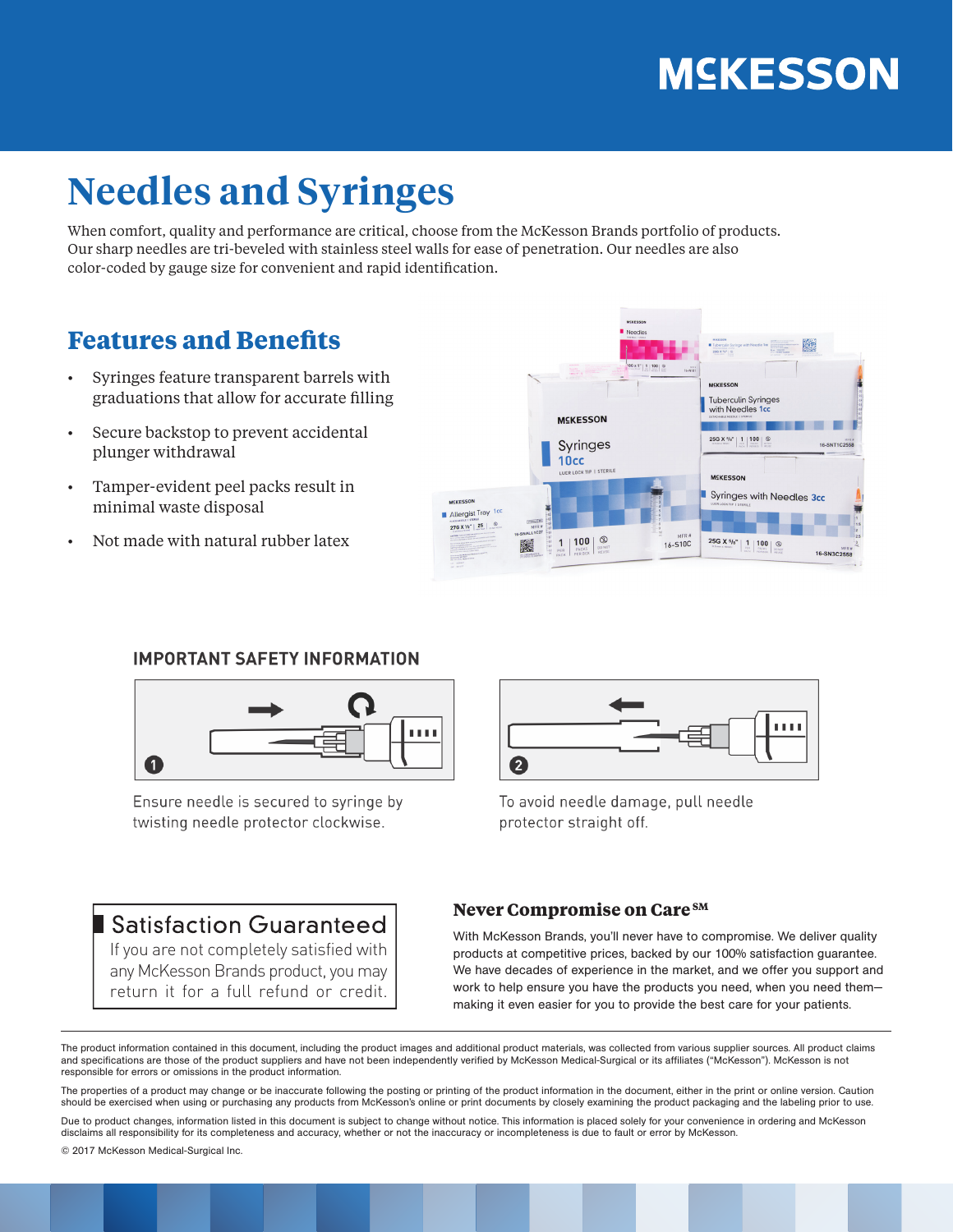# **MSKESSON**

### **ORDERING INFORMATION**

| MFR #                      | <b>DESCRIPTION</b>                                       | <b>QTY</b>         |  |
|----------------------------|----------------------------------------------------------|--------------------|--|
| <b>NEEDLE</b>              |                                                          |                    |  |
| 16-N181                    | Needle, 18G x 1", Thin Wall                              | 100/bx, 10 bx/cs   |  |
| 16-N18105                  | Needle, 18G x 11/2", Thin Wall                           | 100/bx, 10 bx/cs   |  |
| 16-N201                    | Needle, 20G x 1", Thin Wall                              | 100/bx, 10 bx/cs   |  |
| 16-N211                    | Needle, 21G x 1", Thin Wall                              | 100/bx, 10 bx/cs   |  |
| 16-N221                    | Needle, 22G x 1", Thin Wall                              | 100/bx, 10 bx/cs   |  |
| 16-N22105                  | Needle, 22G x 11/2", Thin Wall                           | 100/bx, 10 bx/cs   |  |
| 16-N231                    | Needle, 23G x 1", Thin Wall                              | 100/bx, 10 bx/cs   |  |
| 16-N251                    | Needle, 25G x 1", Thin Wall                              | 100/bx, 10 bx/cs   |  |
| 16-N25105                  | Needle, 25G x 11/2", Thin Wall                           | 100/bx, 10 bx/cs   |  |
| 16-N2558                   | Needle, 25G x 5/8", Thin Wall                            | 100/bx, 10 bx/cs   |  |
| 16-N2605                   | Needle, 26G x 1/2", Regular Wall                         | 100/bx, 10 bx/cs   |  |
| 16-N2705                   | Needle, 27G x 1/2", Regular Wall                         | 100/bx, 10 bx/cs   |  |
| 16-N3005                   | Needle, 30G x 1/2", Regular Wall                         | 100/bx, 10bx/cs    |  |
| <b>SYRINGE</b>             |                                                          |                    |  |
| 16-S10C                    | Syringe, 10cc, Luer Lock Tip                             | 100/bx, 12 bx/cs   |  |
| 16-S20C                    | Syringe, 20cc, Luer Lock Tip                             | $100$ /bx, 8 bx/cs |  |
| 16-S30C                    | Syringe, 30cc, Luer Lock Tip                             | 100/bx, 6 bx/cs    |  |
| 16-S3C                     | Syringe, 3cc, Luer Lock Tip                              | 100/bx, 24 bx/cs   |  |
| 16-S5C                     | Syringe, 5cc, Luer Lock Tip                              | 100/bx, 20 bx/cs   |  |
| 16-S1C                     | Syringe, 1cc, Luer Lock Tip                              | 100/bx, 18 bx/cs   |  |
| 16-PS1C                    | Premium Syringe, 1cc, Luer Lock Tip                      | 100/bx, 18 bx/cs   |  |
| <b>SYRINGE WITH NEEDLE</b> |                                                          |                    |  |
| 16-SN10C201                | Syringe with Needle, 10cc with 20G x 1", Luer Lock Tip   | $100$ /bx, 6 bx/cs |  |
| 16-SN3C201                 | Syringe with Needle, 3cc with 20G x 1", Luer Lock Tip    | 100/bx, 10 bx/cs   |  |
| 16-SN3C211                 | Syringe with Needle, 3cc with 21G x 1", Luer Lock Tip    | 100/bx, 10 bx/cs   |  |
| 16-SN3C221                 | Syringe with Needle, 3cc with 22G x 1", Luer Lock Tip    | 100/bx, 10 bx/cs   |  |
| 16-SN3C22105               | Syringe with Needle, 3cc with 22G x 11/2", Luer Lock Tip | 100/bx, 10 bx/cs   |  |
| 16-SN3C231                 | Syringe with Needle, 3cc with 23G x 1", Luer Lock Tip    | 100/bx, 10 bx/cs   |  |
| 16-SN3C251                 | Syringe with Needle, 3cc with 25G x 1", Luer Lock Tip    | 100/bx, 10 bx/cs   |  |
| 16-SN3C2558                | Syringe with Needle, 3cc with 25G x 5/8", Luer Lock Tip  | 100/bx, 10 bx/cs   |  |